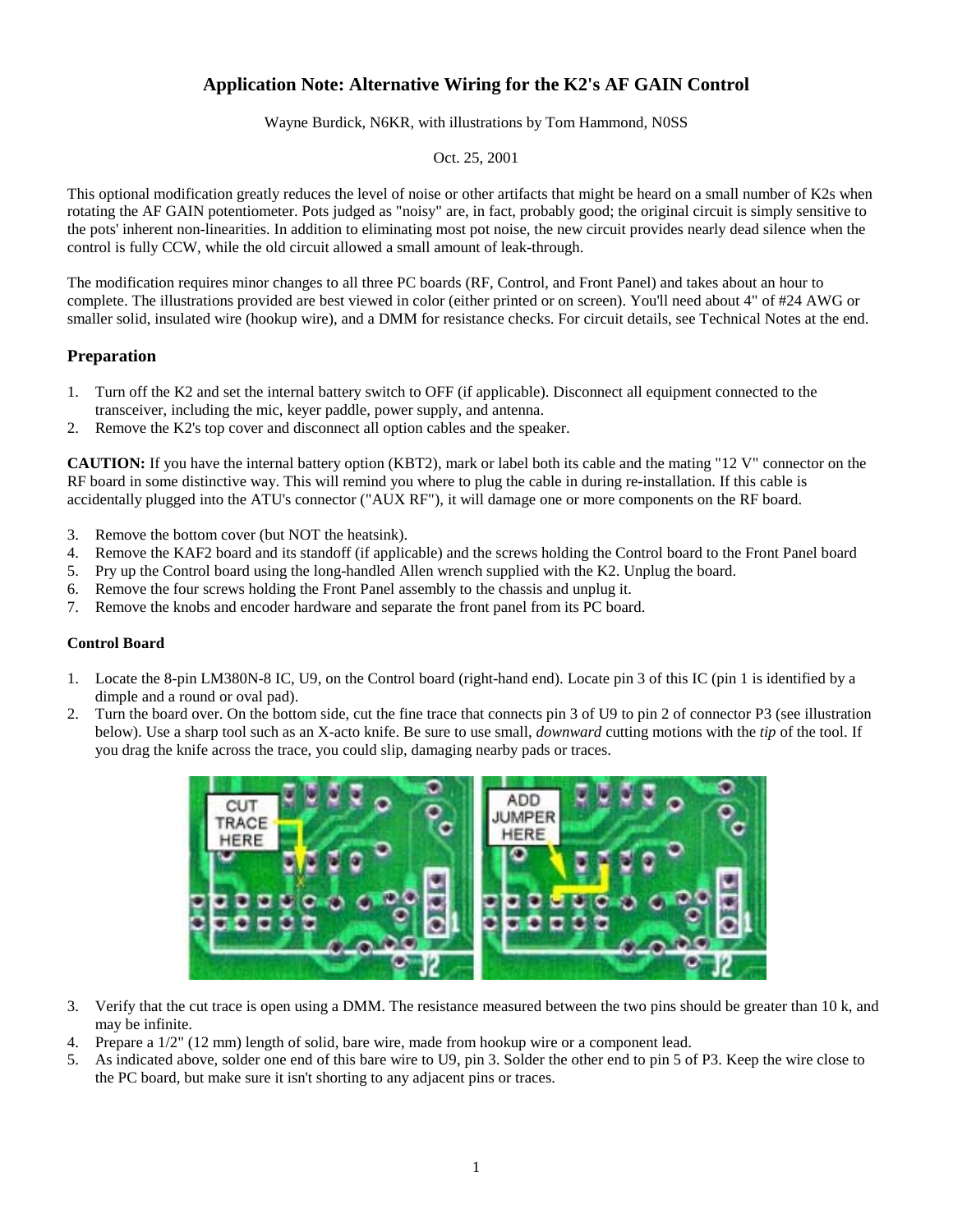## **RF Board**

- 1. Turn the K2 upside down. Locate 20-pin connector P1 on the bottom of the RF board near the front edge.
- 2. Prepare a 1 3/4" (4.5 cm) length of solid, insulated hookup wire. Remove 1/8" (3 mm) insulation from each end.
- 3. Solder one end of this wire to pin 3 of P1 as shown below.



- 4. Solder the other end of the wire to pin 5 of J8.
- 5. Turn the K2 right-side up. Again locate pin 3 of P1 (the soldered end). Using the illustration below, locate the two very small traces that connect pin 3's pad to the ground plane. It may help to shine a flashlight through from the back of the board.
- 6. Cut pin 3's two ground traces at the indicated locations above and below the pad.
- 7. Verify that the resistance from pin 3 to ground is  $> 1k$  (it may be infinite).



## **Front Panel Board**

- 1. With the LCD facing up, locate R3 (AF GAIN pot). Then lay the board LCD-side-down on a soft cloth.
- 2. Look closely at R3's two left-most terminals, which are connected by a wide PC-board trace (see illustration below). If the trace is covered by excess solder, use solder wick to remove it. **CAUTION: The pot can be damaged by excess heat.**



3. Cut the trace between R3's two left-most terminals.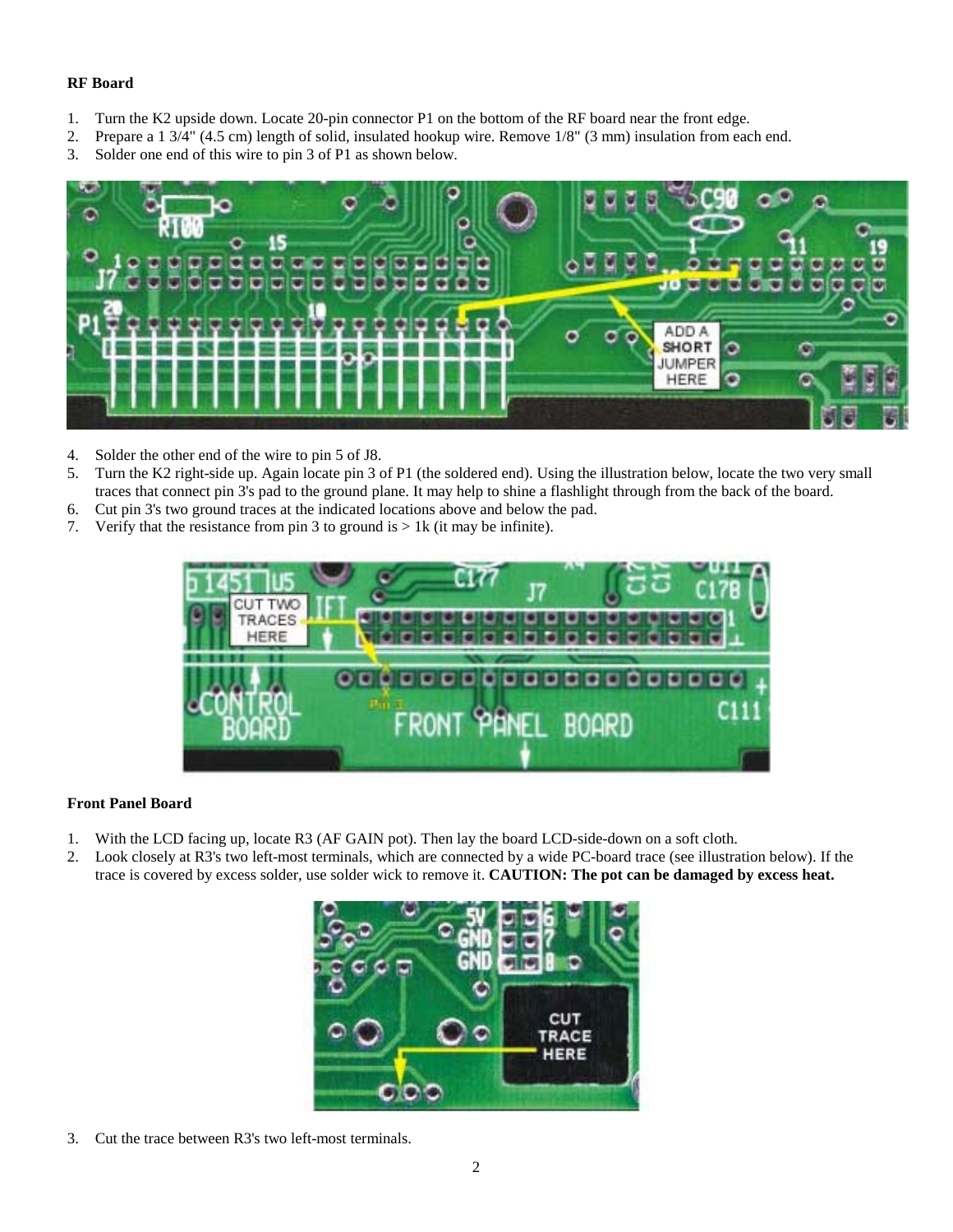- 4. Rotate R3 to its fully counter-clockwise position (as viewed from the front). On the bottom side of the board, verify that the resistance between the two left-most terminals is now about between 4 and 6 kohms.
- 5. Cut a 1.5" (4 cm) length of solid, insulated hookup wire. Remove 1/8" (3 mm) of insulation from each end.
- 6. Turn the board face up. Locate pin 3 of the 20-pin connector, J1. Cut the ground connections to pin 3 as shown below.
- 7. Verify that the resistance from pin 3 to ground is now  $> 100$  k (it may be infinite).



- 8. Apply a small amount of solder to the center terminal of R3, and also to one end of the hookup wire. Solder the tinned end of the hookup wire to the center terminal of R3 (see above). **No part of the wire should extend beyond the lower edge of the Front Panel board, since this could cause a short to the inside of the Front Panel chassis piece.**
- 9. Solder the other end of this wire to pin 3 of the 20-pin connector, J1, as shown.
- 10. Keep the jumper close to the PC board. Make sure the ends of the jumper don't come into contact with adjacent pads or traces.

## **Checkout and Re-assembly**

- 1. Plug the Front Panel PC board (without the Front Panel chassis piece) into the RF board, making sure that all pins of the 20 pin connectors are properly mated. (The chassis piece and knobs will installed later.)
- 2. Plug the Control board into the RF board. Install the hardware that secures the Control board to the Front Panel board, including the KAF2 standoff (if applicable).
- 3. If you have the KAF2 option, plug it in (otherwise you will not hear any audio). **All pins of both the 3- and 5-pin connectors must be correctly mated to avoid damaging the KAF2**. Secure the KAF2 to the Control board with one screw.
- 4. Connect a power supply, antenna, and a pair of headphones. Set the AF GAIN control to 12 o'clock.
- 5. Turn on the K2 and switch to a band that provides a moderate noise level in the headphones.
- 6. Verify that the AF GAIN control is functional. In the fully counter-clockwise position, you should hear no audio at all. As you rotate the control clockwise, the noise level should increase smoothly. If potentiometer noise is still a problem, your AF GAIN pot may actually be defective. Contact Elecraft for a replacement.
- 7. Turn the K2 off.
- 8. Install the bottom cover (5 screws).
- 9. Re-attach the Front Panel chassis piece to the K2, slipping it over the knob shafts. Secure it with four chassis screws.
- 10. Install the encoder hardware, the nearby flat-head screw, and the small knobs.
- 11. Install the VFO knob and its felt washer. Adjust the knob-to-panel spacing to obtain the desired amount of friction.
- 12. Plug in the speaker.
- 13. Plug in the battery connector (if applicable). **Observe any distinguishing markings you made on the mating connectors.**
- 14. Plug in all remaining option cables.
- 15. Attach the top cover and secure it with six screws.
- 16. Turn on the K2 and verify that everything is functioning normally.